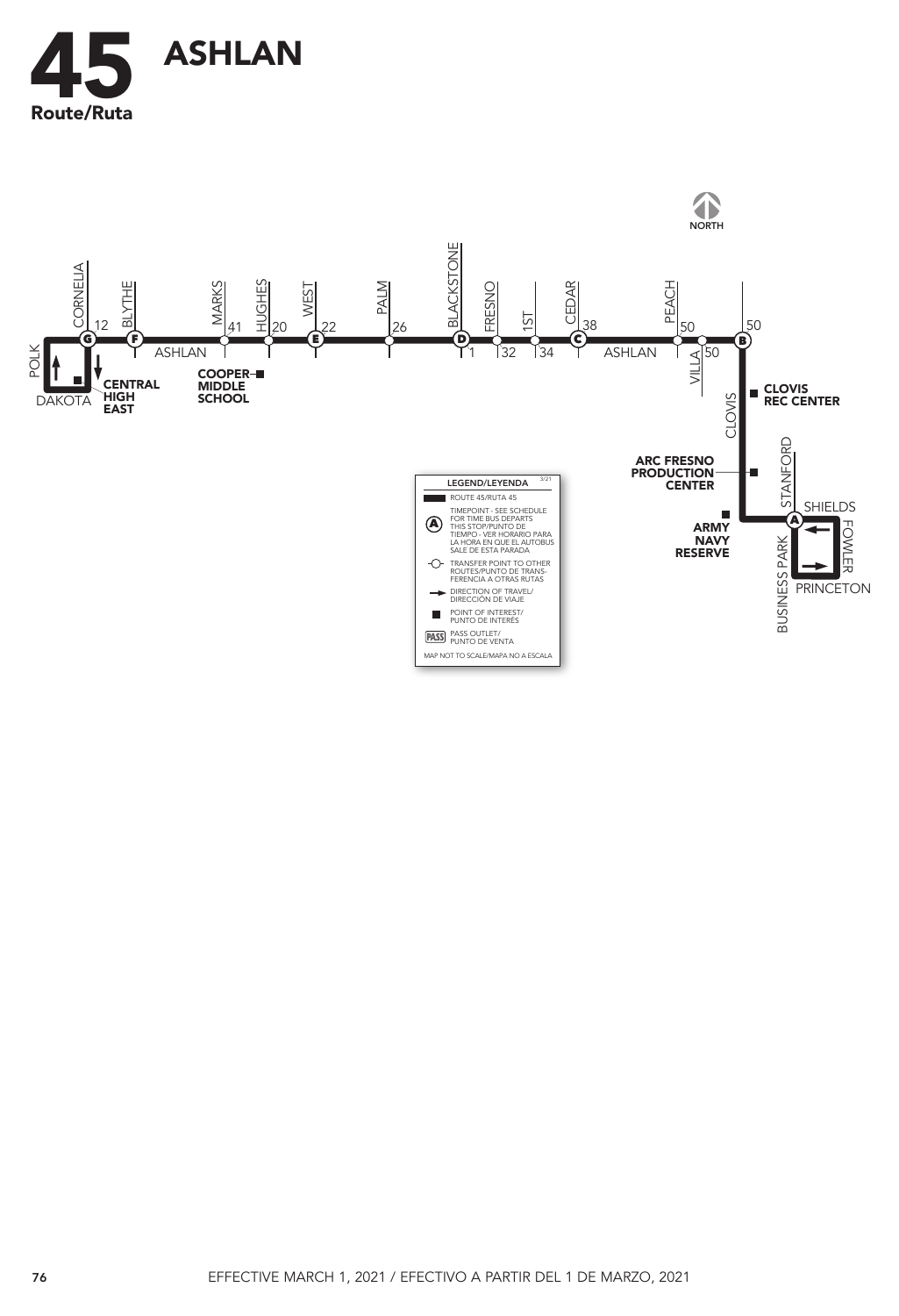|                 | <b>ASHLAN</b> Westbound/En direccion oeste<br><b>WEEKDAYS/DÍAS DE SEMANA</b> |               |                        |               |                |                        |  |  |  |  |  |
|-----------------|------------------------------------------------------------------------------|---------------|------------------------|---------------|----------------|------------------------|--|--|--|--|--|
| <b>SHIELDS</b>  | <b>ASHLAN</b>                                                                | <b>ASHLAN</b> | <b>ASHLAN</b>          | <b>ASHLAN</b> | <b>ASHLAN</b>  | <b>ASHLAN</b>          |  |  |  |  |  |
| <b>STANFORD</b> | <b>CLOVIS</b>                                                                | <b>CEDAR</b>  | <b>BLACKSTONE</b>      | <b>WEST</b>   | <b>BLYTHE</b>  | <b>CORNELIA</b>        |  |  |  |  |  |
| ◉               | $\circlede$                                                                  | $\bf{C}$      | $\bm \Theta$           | ◉             | $\bf{(\bf F)}$ | $\bm{\mathsf{\Theta}}$ |  |  |  |  |  |
| 6:02            | 6:08                                                                         | 6:17          | 6:27                   | 6:35          | 6:45           | 6:54                   |  |  |  |  |  |
| 6:46            | 6:52                                                                         | 7:02          | 7:13                   | 7:21          | 7:32           | 7:42                   |  |  |  |  |  |
| 7:31            | 7:37                                                                         | 7:47          | 7:58                   | 8:06          | 8:17           | 8:27                   |  |  |  |  |  |
| 8:16            | 8:22                                                                         | 8:32          | 8:44                   | 8:52          | 9:03           | 9:13                   |  |  |  |  |  |
| 9:01            | 9:07                                                                         | 9:17          | 9:29                   | 9:37          | 9:48           | 9:58                   |  |  |  |  |  |
| 9:46            | 9:52                                                                         | 10:02         | 10:14                  | 10:22         | 10:33          | 10:43                  |  |  |  |  |  |
| 10:31           | 10:37                                                                        | 10:47         | 10:59                  | 11:07         | 11:20          | 11:30                  |  |  |  |  |  |
| 11:16           | 11:22                                                                        | 11:32         | 11:44                  | 11:53         | 12:06          | 12:16                  |  |  |  |  |  |
| 12:01           | 12:07                                                                        | 12:17         | 12:29                  | 12:38         | 12:51          | 1:01                   |  |  |  |  |  |
| 12:46           | 12:52                                                                        | 1:02          | 1:14                   | 1:23          | 1:36           | 1:46                   |  |  |  |  |  |
| 1:31            | 1:37                                                                         | 1:47          | 1:59                   | 2:08          | 2:21           | 2:31                   |  |  |  |  |  |
| 2:16            | 2:22                                                                         | 2:32          | 2:44                   | 2:53          | 3:06           | 3:16                   |  |  |  |  |  |
| 2:59            | 3:06                                                                         | 3:17          | 3:29                   | 3:38          | 3:51           | 4:01                   |  |  |  |  |  |
| 3:43            | 3:50                                                                         | 4:02          | 4:14                   | 4:23          | 4:36           | 4:46                   |  |  |  |  |  |
| 4:29            | 4:35                                                                         | 4:47          | 4:59                   | 5:08          | 5:21           | 5:31                   |  |  |  |  |  |
| 5:14            | 5:20                                                                         | 5:32          | 5:44                   | 5:53          | 6:06           | 6:15                   |  |  |  |  |  |
| 6:00            | 6:06                                                                         | 6:17          | 6:28                   | 6:36          | 6:48           | 6:57                   |  |  |  |  |  |
| 6:46            | 6:52                                                                         | 7:02          | 7:12                   | 7:20          | 7:31           | 7:40                   |  |  |  |  |  |
| 7:31            | 7:37                                                                         | 7:47          | 7:57                   | 8:05          | 8:16           | 8:25                   |  |  |  |  |  |
| 8:16            | 8:22                                                                         | 8:32          | 8:42                   | 8:50          | 9:01           | 9:10                   |  |  |  |  |  |
|                 |                                                                              |               | <b>SAT-SUN/SAB-DOM</b> |               |                |                        |  |  |  |  |  |
| 6:46            | 6:52                                                                         | 7:02          | 7:13                   | 7:21          | 7:32           | 7:42                   |  |  |  |  |  |
| 7:31            | 7:37                                                                         | 7:47          | 7:58                   | 8:06          | 8:17           | 8:27                   |  |  |  |  |  |
| 8:16            | 8:22                                                                         | 8:32          | 8:44                   | 8:52          | 9:03           | 9:13                   |  |  |  |  |  |
| 9:01            | 9:07                                                                         | 9:17          | 9:29                   | 9:37          | 9:48           | 9:58                   |  |  |  |  |  |
| 9:46            | 9:52                                                                         | 10:02         | 10:14                  | 10:22         | 10:33          | 10:43                  |  |  |  |  |  |
| 10:31           | 10:37                                                                        | 10:47         | 10:59                  | 11:07         | 11:20          | 11:30                  |  |  |  |  |  |
| 11:16           | 11:22                                                                        | 11:32         | 11:44                  | 11:53         | 12:06          | 12:16                  |  |  |  |  |  |
| 12:01           | 12:07                                                                        | 12:17         | 12:29                  | 12:38         | 12:51          | 1:01                   |  |  |  |  |  |
| 12:46           | 12:52                                                                        | 1:02          | 1:14                   | 1:23          | 1:36           | 1:46                   |  |  |  |  |  |
| 1:31            | 1:37                                                                         | 1:47          | 1:59                   | 2:08          | 2:21           | 2:31                   |  |  |  |  |  |
| 2:16            | 2:22                                                                         | 2:32          | 2:44                   | 2:53          | 3:06           | 3:16                   |  |  |  |  |  |
| 2:59            | 3:06                                                                         | 3:17          | 3:29                   | 3:38          | 3:51           | 4:01                   |  |  |  |  |  |
| 3:43            | 3:50                                                                         | 4:02          | 4:14                   | 4:23          | 4:36           | 4:46                   |  |  |  |  |  |
| 4:29            | 4:35                                                                         | 4:47          | 4:59                   | 5:08          | 5:21           | 5:31                   |  |  |  |  |  |
| 5:14            | 5:20                                                                         | 5:32          | 5:44                   | 5:53          | 6:06           | 6:15                   |  |  |  |  |  |
| 6:00            | 6:06                                                                         | 6:17          | 6:28                   | 6:36          | 6:48           | 6:57                   |  |  |  |  |  |

LIGHT TYPE = AM BOLD TYPE = PM